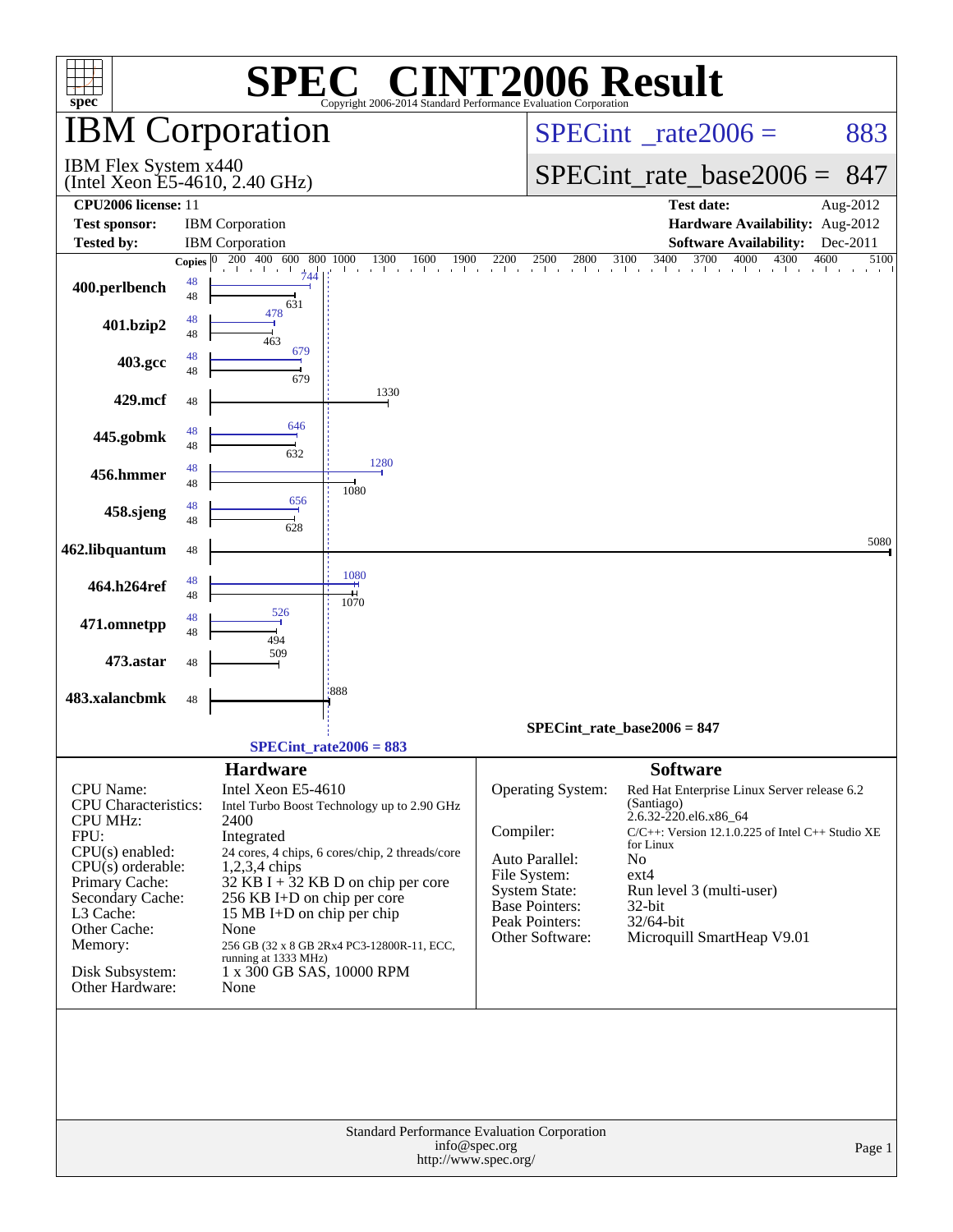

## IBM Corporation

## SPECint rate $2006 = 883$

#### IBM Flex System x440

(Intel Xeon E5-4610, 2.40 GHz)

[SPECint\\_rate\\_base2006 =](http://www.spec.org/auto/cpu2006/Docs/result-fields.html#SPECintratebase2006) 847

**[CPU2006 license:](http://www.spec.org/auto/cpu2006/Docs/result-fields.html#CPU2006license)** 11 **[Test date:](http://www.spec.org/auto/cpu2006/Docs/result-fields.html#Testdate)** Aug-2012 **[Test sponsor:](http://www.spec.org/auto/cpu2006/Docs/result-fields.html#Testsponsor)** IBM Corporation **[Hardware Availability:](http://www.spec.org/auto/cpu2006/Docs/result-fields.html#HardwareAvailability)** Aug-2012 **[Tested by:](http://www.spec.org/auto/cpu2006/Docs/result-fields.html#Testedby)** IBM Corporation **[Software Availability:](http://www.spec.org/auto/cpu2006/Docs/result-fields.html#SoftwareAvailability)** Dec-2011

#### **[Results Table](http://www.spec.org/auto/cpu2006/Docs/result-fields.html#ResultsTable)**

|                                                                                                          | <b>Base</b>   |                |       |                |       |                |       | <b>Peak</b>   |                |              |                |              |                |              |
|----------------------------------------------------------------------------------------------------------|---------------|----------------|-------|----------------|-------|----------------|-------|---------------|----------------|--------------|----------------|--------------|----------------|--------------|
| <b>Benchmark</b>                                                                                         | <b>Copies</b> | <b>Seconds</b> | Ratio | <b>Seconds</b> | Ratio | <b>Seconds</b> | Ratio | <b>Copies</b> | <b>Seconds</b> | <b>Ratio</b> | <b>Seconds</b> | <b>Ratio</b> | <b>Seconds</b> | <b>Ratio</b> |
| 400.perlbench                                                                                            | 48            | 743            | 631   | 744            | 631   | 742            | 632   | 48            | 631            | 744          | 632            | 742          | 628            | 747          |
| 401.bzip2                                                                                                | 48            | 1005           | 461   | 1000           | 463   | 1001           | 463   | 48            | 968            | 478          | 977            | 474          | 968            | 478          |
| $403.\mathrm{gcc}$                                                                                       | 48            | 569            | 679   | 578            | 668   | 569            | 680   | 48            | 568            | 680          | 569            | 679          | 571            | 676          |
| $429$ .mcf                                                                                               | 48            | 330            | 1330  | 330            | 1330  | 330            | 1330  | 48            | 330            | 1330         | 330            | 1330         | 330            | 1330         |
| $445$ .gobmk                                                                                             | 48            | 795            | 633   | 796            | 632   | 796            | 632   | 48            | 780            | 646          | 778            | 647          | 783            | 643          |
| 456.hmmer                                                                                                | 48            | 417            | 1070  | 414            | 1080  | 416            | 1080  | 48            | 349            | 1280         | 350            | 1280         | 351            | 1280         |
| $458$ .sjeng                                                                                             | 48            | 926            | 627   | 925            | 628   | 925            | 628   | 48            | 886            | 656          | 885            | 656          | 884            | 657          |
| 462.libquantum                                                                                           | 48            | 196            | 5080  | 196            | 5070  | 196            | 5080  | 48            | 196            | 5080         | 196            | 5070         | 196            | 5080         |
| 464.h264ref                                                                                              | 48            | 1007           | 1060  | 997            | 1070  | 971            | 1090  | 48            | 988            | 1070         | 985            | 1080         | 962            | 1100         |
| 471.omnetpp                                                                                              | 48            | 607            | 494   | 606            | 495I  | 609            | 492   | 48            | 569            | 527          | 570            | 526          | 570            | 526          |
| $473$ . astar                                                                                            | 48            | 662            | 509   | 663            | 509   | 662            | 509   | 48            | 662            | 509          | 663            | 509          | 662            | 509          |
| 483.xalancbmk                                                                                            | 48            | 374            | 885   | 373            | 889   | 373            | 888   | 48            | 374            | 885          | 373            | 889          | 373            | 888          |
| Results appear in the order in which they were run. Bold underlined text indicates a median measurement. |               |                |       |                |       |                |       |               |                |              |                |              |                |              |

#### **[Submit Notes](http://www.spec.org/auto/cpu2006/Docs/result-fields.html#SubmitNotes)**

 The numactl mechanism was used to bind copies to processors. The config file option 'submit' was used to generate numactl commands to bind each copy to a specific processor. For details, please see the config file.

### **[Operating System Notes](http://www.spec.org/auto/cpu2006/Docs/result-fields.html#OperatingSystemNotes)**

Stack size set to unlimited using "ulimit -s unlimited"

#### **[Platform Notes](http://www.spec.org/auto/cpu2006/Docs/result-fields.html#PlatformNotes)**

 Operating Mode set to Maximum Perfomance in BIOS Sysinfo program /cpu2006.1.2/config/sysinfo.rev6800 \$Rev: 6800 \$ \$Date:: 2011-10-11 #\$ 6f2ebdff5032aaa42e583f96b07f99d3 running on congo-pete Fri Aug 17 15:31:09 2012 This section contains SUT (System Under Test) info as seen by some common utilities. To remove or add to this section, see: <http://www.spec.org/cpu2006/Docs/config.html#sysinfo> From /proc/cpuinfo model name : Intel(R) Xeon(R) CPU E5-4610 0 @ 2.40GHz 4 "physical id"s (chips) 48 "processors" cores, siblings (Caution: counting these is hw and system dependent. The following excerpts from /proc/cpuinfo might not be reliable. Use with caution.) cpu cores : 6 Continued on next page

Standard Performance Evaluation Corporation [info@spec.org](mailto:info@spec.org) <http://www.spec.org/>

Page 2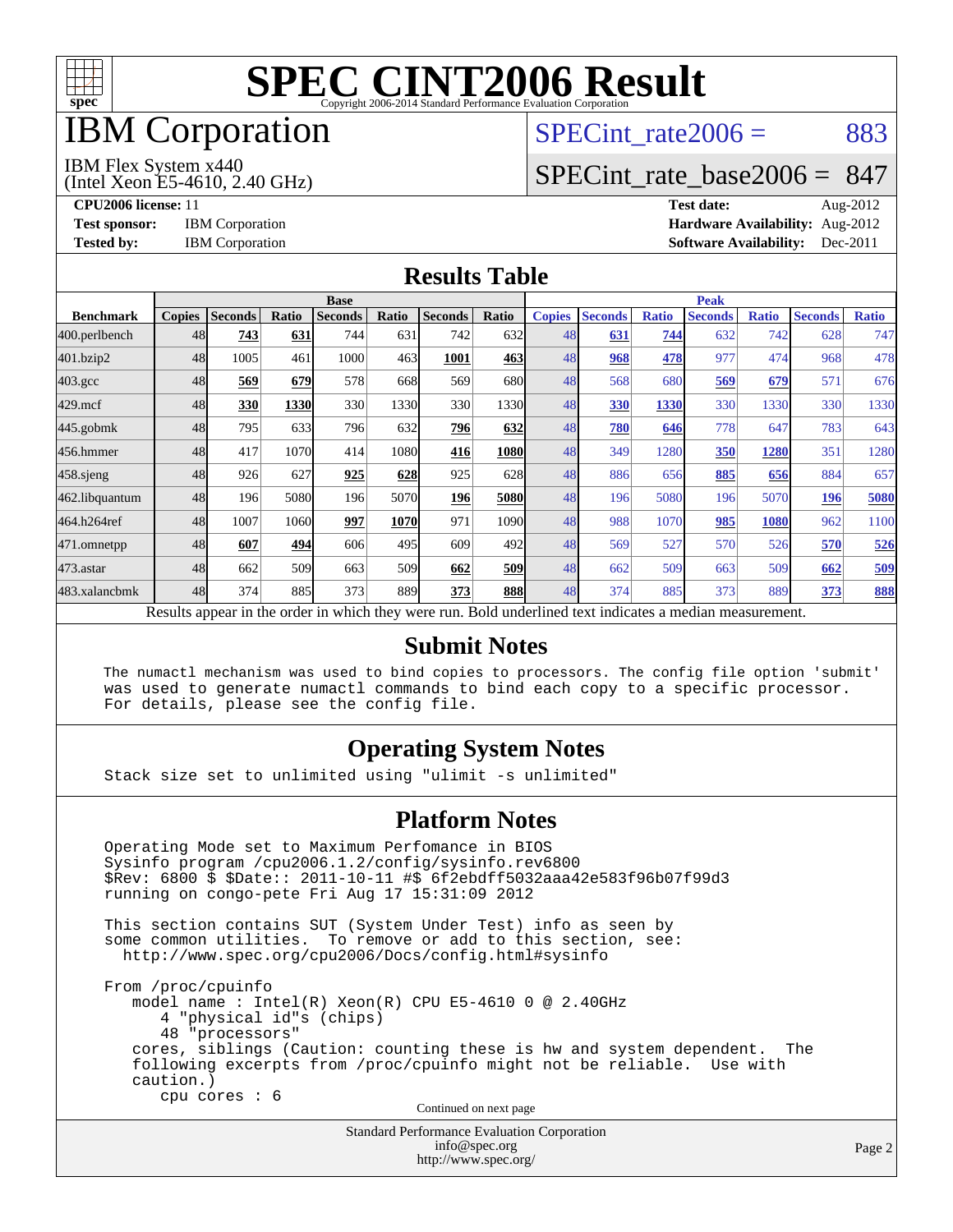

IBM Corporation

SPECint rate $2006 = 883$ 

[SPECint\\_rate\\_base2006 =](http://www.spec.org/auto/cpu2006/Docs/result-fields.html#SPECintratebase2006) 847

IBM Flex System x440

**[Test sponsor:](http://www.spec.org/auto/cpu2006/Docs/result-fields.html#Testsponsor)** IBM Corporation **[Hardware Availability:](http://www.spec.org/auto/cpu2006/Docs/result-fields.html#HardwareAvailability)** Aug-2012 **[Tested by:](http://www.spec.org/auto/cpu2006/Docs/result-fields.html#Testedby)** IBM Corporation **IBM** Corporation **[Software Availability:](http://www.spec.org/auto/cpu2006/Docs/result-fields.html#SoftwareAvailability)** Dec-2011

(Intel Xeon E5-4610, 2.40 GHz)

**[CPU2006 license:](http://www.spec.org/auto/cpu2006/Docs/result-fields.html#CPU2006license)** 11 **[Test date:](http://www.spec.org/auto/cpu2006/Docs/result-fields.html#Testdate)** Aug-2012

#### **[Platform Notes \(Continued\)](http://www.spec.org/auto/cpu2006/Docs/result-fields.html#PlatformNotes)**

 siblings : 12 physical 0: cores 0 1 2 3 4 5 physical 1: cores 0 1 2 3 4 5 physical 2: cores 0 1 2 3 4 5 physical 3: cores 0 1 2 3 4 5 cache size : 15360 KB From /proc/meminfo MemTotal: 264503640 kB HugePages\_Total: 0<br>Hugepagesize: 2048 kB Hugepagesize: /usr/bin/lsb\_release -d Red Hat Enterprise Linux Server release 6.2 (Santiago) From /etc/\*release\* /etc/\*version\* redhat-release: Red Hat Enterprise Linux Server release 6.2 (Santiago) system-release: Red Hat Enterprise Linux Server release 6.2 (Santiago) system-release-cpe: cpe:/o:redhat:enterprise\_linux:6server:ga:server uname -a: Linux congo-pete 2.6.32-220.el6.x86\_64 #1 SMP Wed Nov 9 08:03:13 EST 2011 x86\_64 x86\_64 x86\_64 GNU/Linux run-level 3 Aug 17 13:21 SPEC is set to: /cpu2006.1.2 Filesystem Type Size Used Avail Use% Mounted on /dev/mapper/vg\_congopete-lv\_root ext4 264G 5.9G 245G 3% / Additional information from dmidecode: Memory: 32x Micron 36JSF1G72PZ-1G6M1 8 GB 1600 MHz 2 rank

(End of data from sysinfo program)

#### **[General Notes](http://www.spec.org/auto/cpu2006/Docs/result-fields.html#GeneralNotes)**

Environment variables set by runspec before the start of the run: LD LIBRARY PATH = "/cpu2006.1.2/libs/32:/cpu2006.1.2/libs/64" Binaries compiled on a system with 1x Core i7-860 CPU + 8GB memory using RHEL5.5 Transparent Huge Pages enabled with: echo always > /sys/kernel/mm/redhat\_transparent\_hugepage/enabled Filesystem page cache cleared with: echo 1> /proc/sys/vm/drop\_caches runspec command invoked through numactl i.e.: numactl --interleave=all runspec <etc>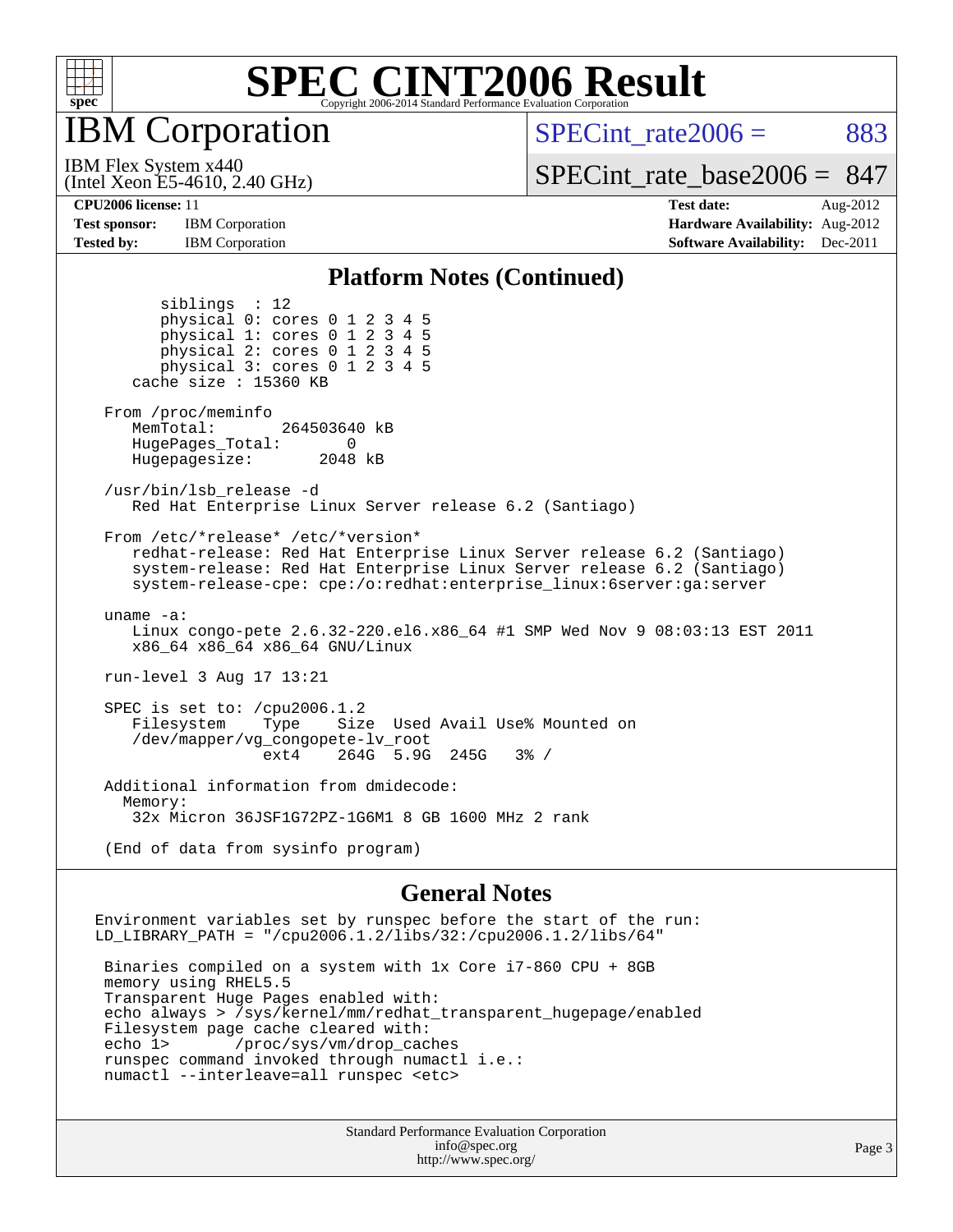

# IBM Corporation

SPECint rate $2006 = 883$ 

(Intel Xeon E5-4610, 2.40 GHz) IBM Flex System x440

[SPECint\\_rate\\_base2006 =](http://www.spec.org/auto/cpu2006/Docs/result-fields.html#SPECintratebase2006) 847

**[Test sponsor:](http://www.spec.org/auto/cpu2006/Docs/result-fields.html#Testsponsor)** IBM Corporation **[Hardware Availability:](http://www.spec.org/auto/cpu2006/Docs/result-fields.html#HardwareAvailability)** Aug-2012

**[CPU2006 license:](http://www.spec.org/auto/cpu2006/Docs/result-fields.html#CPU2006license)** 11 **[Test date:](http://www.spec.org/auto/cpu2006/Docs/result-fields.html#Testdate)** Aug-2012 **[Tested by:](http://www.spec.org/auto/cpu2006/Docs/result-fields.html#Testedby)** IBM Corporation **[Software Availability:](http://www.spec.org/auto/cpu2006/Docs/result-fields.html#SoftwareAvailability)** Dec-2011

## **[Base Compiler Invocation](http://www.spec.org/auto/cpu2006/Docs/result-fields.html#BaseCompilerInvocation)**

[C benchmarks](http://www.spec.org/auto/cpu2006/Docs/result-fields.html#Cbenchmarks):  $\text{icc}$   $-\text{m32}$ 

[C++ benchmarks:](http://www.spec.org/auto/cpu2006/Docs/result-fields.html#CXXbenchmarks) [icpc -m32](http://www.spec.org/cpu2006/results/res2012q3/cpu2006-20120823-24321.flags.html#user_CXXbase_intel_icpc_4e5a5ef1a53fd332b3c49e69c3330699)

### **[Base Portability Flags](http://www.spec.org/auto/cpu2006/Docs/result-fields.html#BasePortabilityFlags)**

 400.perlbench: [-DSPEC\\_CPU\\_LINUX\\_IA32](http://www.spec.org/cpu2006/results/res2012q3/cpu2006-20120823-24321.flags.html#b400.perlbench_baseCPORTABILITY_DSPEC_CPU_LINUX_IA32) 462.libquantum: [-DSPEC\\_CPU\\_LINUX](http://www.spec.org/cpu2006/results/res2012q3/cpu2006-20120823-24321.flags.html#b462.libquantum_baseCPORTABILITY_DSPEC_CPU_LINUX) 483.xalancbmk: [-DSPEC\\_CPU\\_LINUX](http://www.spec.org/cpu2006/results/res2012q3/cpu2006-20120823-24321.flags.html#b483.xalancbmk_baseCXXPORTABILITY_DSPEC_CPU_LINUX)

### **[Base Optimization Flags](http://www.spec.org/auto/cpu2006/Docs/result-fields.html#BaseOptimizationFlags)**

[C benchmarks](http://www.spec.org/auto/cpu2006/Docs/result-fields.html#Cbenchmarks):

[-xSSE4.2](http://www.spec.org/cpu2006/results/res2012q3/cpu2006-20120823-24321.flags.html#user_CCbase_f-xSSE42_f91528193cf0b216347adb8b939d4107) [-ipo](http://www.spec.org/cpu2006/results/res2012q3/cpu2006-20120823-24321.flags.html#user_CCbase_f-ipo) [-O3](http://www.spec.org/cpu2006/results/res2012q3/cpu2006-20120823-24321.flags.html#user_CCbase_f-O3) [-no-prec-div](http://www.spec.org/cpu2006/results/res2012q3/cpu2006-20120823-24321.flags.html#user_CCbase_f-no-prec-div) [-opt-prefetch](http://www.spec.org/cpu2006/results/res2012q3/cpu2006-20120823-24321.flags.html#user_CCbase_f-opt-prefetch) [-opt-mem-layout-trans=3](http://www.spec.org/cpu2006/results/res2012q3/cpu2006-20120823-24321.flags.html#user_CCbase_f-opt-mem-layout-trans_a7b82ad4bd7abf52556d4961a2ae94d5)

[C++ benchmarks:](http://www.spec.org/auto/cpu2006/Docs/result-fields.html#CXXbenchmarks)

[-xSSE4.2](http://www.spec.org/cpu2006/results/res2012q3/cpu2006-20120823-24321.flags.html#user_CXXbase_f-xSSE42_f91528193cf0b216347adb8b939d4107) [-ipo](http://www.spec.org/cpu2006/results/res2012q3/cpu2006-20120823-24321.flags.html#user_CXXbase_f-ipo) [-O3](http://www.spec.org/cpu2006/results/res2012q3/cpu2006-20120823-24321.flags.html#user_CXXbase_f-O3) [-no-prec-div](http://www.spec.org/cpu2006/results/res2012q3/cpu2006-20120823-24321.flags.html#user_CXXbase_f-no-prec-div) [-opt-prefetch](http://www.spec.org/cpu2006/results/res2012q3/cpu2006-20120823-24321.flags.html#user_CXXbase_f-opt-prefetch) [-opt-mem-layout-trans=3](http://www.spec.org/cpu2006/results/res2012q3/cpu2006-20120823-24321.flags.html#user_CXXbase_f-opt-mem-layout-trans_a7b82ad4bd7abf52556d4961a2ae94d5) [-Wl,-z,muldefs](http://www.spec.org/cpu2006/results/res2012q3/cpu2006-20120823-24321.flags.html#user_CXXbase_link_force_multiple1_74079c344b956b9658436fd1b6dd3a8a) [-L/smartheap -lsmartheap](http://www.spec.org/cpu2006/results/res2012q3/cpu2006-20120823-24321.flags.html#user_CXXbase_SmartHeap_7c9e394a5779e1a7fec7c221e123830c)

### **[Base Other Flags](http://www.spec.org/auto/cpu2006/Docs/result-fields.html#BaseOtherFlags)**

[C benchmarks](http://www.spec.org/auto/cpu2006/Docs/result-fields.html#Cbenchmarks):

403.gcc: [-Dalloca=\\_alloca](http://www.spec.org/cpu2006/results/res2012q3/cpu2006-20120823-24321.flags.html#b403.gcc_baseEXTRA_CFLAGS_Dalloca_be3056838c12de2578596ca5467af7f3)

## **[Peak Compiler Invocation](http://www.spec.org/auto/cpu2006/Docs/result-fields.html#PeakCompilerInvocation)**

[C benchmarks \(except as noted below\)](http://www.spec.org/auto/cpu2006/Docs/result-fields.html#Cbenchmarksexceptasnotedbelow): [icc -m32](http://www.spec.org/cpu2006/results/res2012q3/cpu2006-20120823-24321.flags.html#user_CCpeak_intel_icc_5ff4a39e364c98233615fdd38438c6f2) 400.perlbench: [icc -m64](http://www.spec.org/cpu2006/results/res2012q3/cpu2006-20120823-24321.flags.html#user_peakCCLD400_perlbench_intel_icc_64bit_bda6cc9af1fdbb0edc3795bac97ada53) 401.bzip2: [icc -m64](http://www.spec.org/cpu2006/results/res2012q3/cpu2006-20120823-24321.flags.html#user_peakCCLD401_bzip2_intel_icc_64bit_bda6cc9af1fdbb0edc3795bac97ada53)

456.hmmer: [icc -m64](http://www.spec.org/cpu2006/results/res2012q3/cpu2006-20120823-24321.flags.html#user_peakCCLD456_hmmer_intel_icc_64bit_bda6cc9af1fdbb0edc3795bac97ada53)

458.sjeng: [icc -m64](http://www.spec.org/cpu2006/results/res2012q3/cpu2006-20120823-24321.flags.html#user_peakCCLD458_sjeng_intel_icc_64bit_bda6cc9af1fdbb0edc3795bac97ada53)

```
C++ benchmarks: 
icpc -m32
```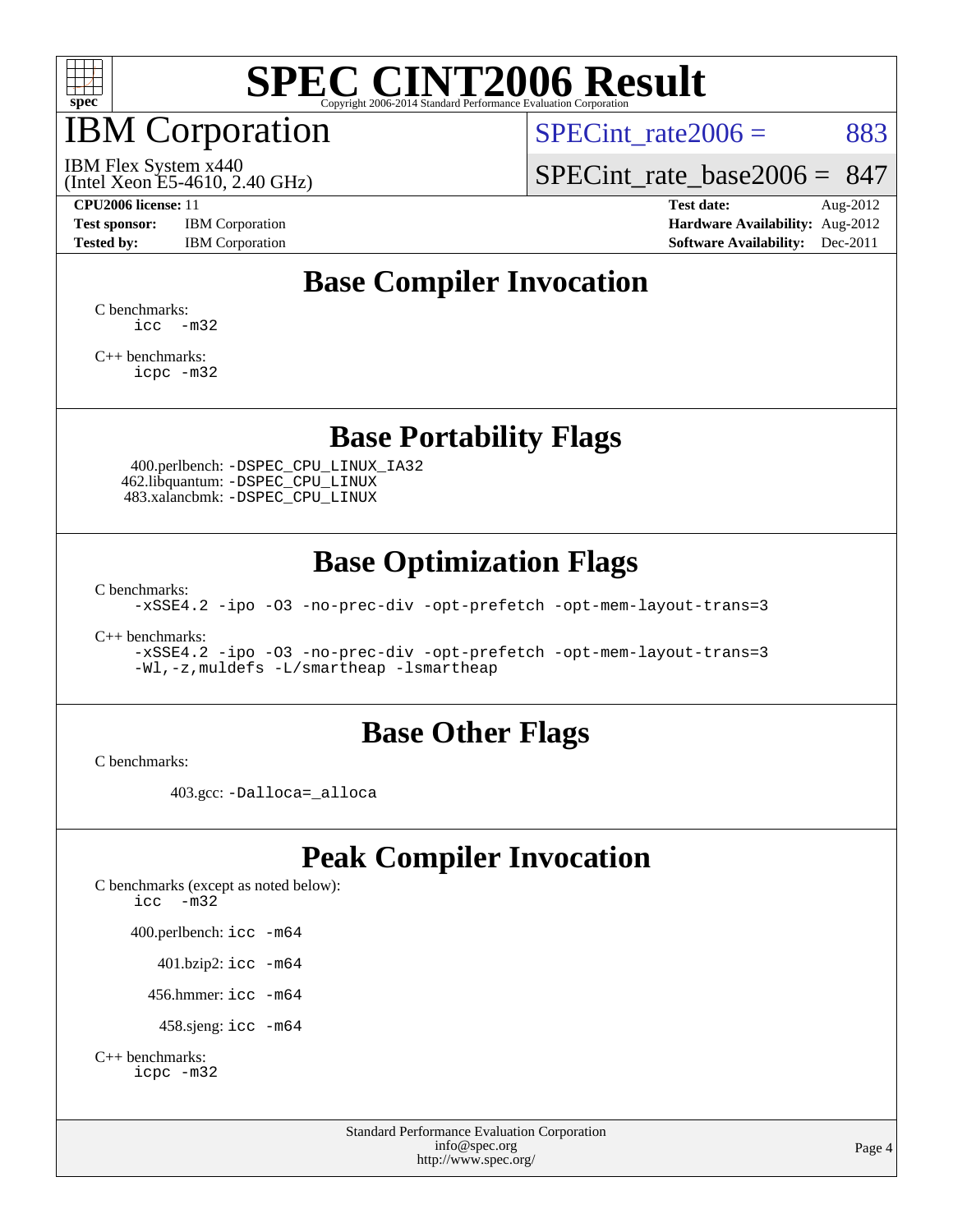

IBM Corporation

SPECint rate $2006 = 883$ 

(Intel Xeon E5-4610, 2.40 GHz) IBM Flex System x440

SPECint rate base2006 =  $847$ 

**[CPU2006 license:](http://www.spec.org/auto/cpu2006/Docs/result-fields.html#CPU2006license)** 11 **[Test date:](http://www.spec.org/auto/cpu2006/Docs/result-fields.html#Testdate)** Aug-2012 **[Test sponsor:](http://www.spec.org/auto/cpu2006/Docs/result-fields.html#Testsponsor)** IBM Corporation **[Hardware Availability:](http://www.spec.org/auto/cpu2006/Docs/result-fields.html#HardwareAvailability)** Aug-2012 **[Tested by:](http://www.spec.org/auto/cpu2006/Docs/result-fields.html#Testedby)** IBM Corporation **IBM** Corporation **[Software Availability:](http://www.spec.org/auto/cpu2006/Docs/result-fields.html#SoftwareAvailability)** Dec-2011

### **[Peak Portability Flags](http://www.spec.org/auto/cpu2006/Docs/result-fields.html#PeakPortabilityFlags)**

 400.perlbench: [-DSPEC\\_CPU\\_LP64](http://www.spec.org/cpu2006/results/res2012q3/cpu2006-20120823-24321.flags.html#b400.perlbench_peakCPORTABILITY_DSPEC_CPU_LP64) [-DSPEC\\_CPU\\_LINUX\\_X64](http://www.spec.org/cpu2006/results/res2012q3/cpu2006-20120823-24321.flags.html#b400.perlbench_peakCPORTABILITY_DSPEC_CPU_LINUX_X64) 401.bzip2: [-DSPEC\\_CPU\\_LP64](http://www.spec.org/cpu2006/results/res2012q3/cpu2006-20120823-24321.flags.html#suite_peakCPORTABILITY401_bzip2_DSPEC_CPU_LP64) 456.hmmer: [-DSPEC\\_CPU\\_LP64](http://www.spec.org/cpu2006/results/res2012q3/cpu2006-20120823-24321.flags.html#suite_peakCPORTABILITY456_hmmer_DSPEC_CPU_LP64) 458.sjeng: [-DSPEC\\_CPU\\_LP64](http://www.spec.org/cpu2006/results/res2012q3/cpu2006-20120823-24321.flags.html#suite_peakCPORTABILITY458_sjeng_DSPEC_CPU_LP64) 462.libquantum: [-DSPEC\\_CPU\\_LINUX](http://www.spec.org/cpu2006/results/res2012q3/cpu2006-20120823-24321.flags.html#b462.libquantum_peakCPORTABILITY_DSPEC_CPU_LINUX) 483.xalancbmk: [-DSPEC\\_CPU\\_LINUX](http://www.spec.org/cpu2006/results/res2012q3/cpu2006-20120823-24321.flags.html#b483.xalancbmk_peakCXXPORTABILITY_DSPEC_CPU_LINUX)

## **[Peak Optimization Flags](http://www.spec.org/auto/cpu2006/Docs/result-fields.html#PeakOptimizationFlags)**

[C benchmarks](http://www.spec.org/auto/cpu2006/Docs/result-fields.html#Cbenchmarks):

 400.perlbench: [-xSSE4.2](http://www.spec.org/cpu2006/results/res2012q3/cpu2006-20120823-24321.flags.html#user_peakPASS2_CFLAGSPASS2_LDCFLAGS400_perlbench_f-xSSE42_f91528193cf0b216347adb8b939d4107)(pass 2) [-prof-gen](http://www.spec.org/cpu2006/results/res2012q3/cpu2006-20120823-24321.flags.html#user_peakPASS1_CFLAGSPASS1_LDCFLAGS400_perlbench_prof_gen_e43856698f6ca7b7e442dfd80e94a8fc)(pass 1) [-ipo](http://www.spec.org/cpu2006/results/res2012q3/cpu2006-20120823-24321.flags.html#user_peakPASS2_CFLAGSPASS2_LDCFLAGS400_perlbench_f-ipo)(pass 2) [-O3](http://www.spec.org/cpu2006/results/res2012q3/cpu2006-20120823-24321.flags.html#user_peakPASS2_CFLAGSPASS2_LDCFLAGS400_perlbench_f-O3)(pass 2) [-no-prec-div](http://www.spec.org/cpu2006/results/res2012q3/cpu2006-20120823-24321.flags.html#user_peakPASS2_CFLAGSPASS2_LDCFLAGS400_perlbench_f-no-prec-div)(pass 2) [-prof-use](http://www.spec.org/cpu2006/results/res2012q3/cpu2006-20120823-24321.flags.html#user_peakPASS2_CFLAGSPASS2_LDCFLAGS400_perlbench_prof_use_bccf7792157ff70d64e32fe3e1250b55)(pass 2) [-auto-ilp32](http://www.spec.org/cpu2006/results/res2012q3/cpu2006-20120823-24321.flags.html#user_peakCOPTIMIZE400_perlbench_f-auto-ilp32)  $401.bzip2: -xSSE4.2(pass 2) -prof-qen(pass 1) -ipo(pass 2)$  $401.bzip2: -xSSE4.2(pass 2) -prof-qen(pass 1) -ipo(pass 2)$  $401.bzip2: -xSSE4.2(pass 2) -prof-qen(pass 1) -ipo(pass 2)$  $401.bzip2: -xSSE4.2(pass 2) -prof-qen(pass 1) -ipo(pass 2)$  $401.bzip2: -xSSE4.2(pass 2) -prof-qen(pass 1) -ipo(pass 2)$ [-O3](http://www.spec.org/cpu2006/results/res2012q3/cpu2006-20120823-24321.flags.html#user_peakPASS2_CFLAGSPASS2_LDCFLAGS401_bzip2_f-O3)(pass 2) [-no-prec-div](http://www.spec.org/cpu2006/results/res2012q3/cpu2006-20120823-24321.flags.html#user_peakPASS2_CFLAGSPASS2_LDCFLAGS401_bzip2_f-no-prec-div)(pass 2) [-prof-use](http://www.spec.org/cpu2006/results/res2012q3/cpu2006-20120823-24321.flags.html#user_peakPASS2_CFLAGSPASS2_LDCFLAGS401_bzip2_prof_use_bccf7792157ff70d64e32fe3e1250b55)(pass 2) [-opt-prefetch](http://www.spec.org/cpu2006/results/res2012q3/cpu2006-20120823-24321.flags.html#user_peakCOPTIMIZE401_bzip2_f-opt-prefetch) [-auto-ilp32](http://www.spec.org/cpu2006/results/res2012q3/cpu2006-20120823-24321.flags.html#user_peakCOPTIMIZE401_bzip2_f-auto-ilp32) [-ansi-alias](http://www.spec.org/cpu2006/results/res2012q3/cpu2006-20120823-24321.flags.html#user_peakCOPTIMIZE401_bzip2_f-ansi-alias) 403.gcc: [-xSSE4.2](http://www.spec.org/cpu2006/results/res2012q3/cpu2006-20120823-24321.flags.html#user_peakCOPTIMIZE403_gcc_f-xSSE42_f91528193cf0b216347adb8b939d4107) [-ipo](http://www.spec.org/cpu2006/results/res2012q3/cpu2006-20120823-24321.flags.html#user_peakCOPTIMIZE403_gcc_f-ipo) [-O3](http://www.spec.org/cpu2006/results/res2012q3/cpu2006-20120823-24321.flags.html#user_peakCOPTIMIZE403_gcc_f-O3) [-no-prec-div](http://www.spec.org/cpu2006/results/res2012q3/cpu2006-20120823-24321.flags.html#user_peakCOPTIMIZE403_gcc_f-no-prec-div) 429.mcf: basepeak = yes 445.gobmk: [-xSSE4.2](http://www.spec.org/cpu2006/results/res2012q3/cpu2006-20120823-24321.flags.html#user_peakPASS2_CFLAGSPASS2_LDCFLAGS445_gobmk_f-xSSE42_f91528193cf0b216347adb8b939d4107)(pass 2) [-prof-gen](http://www.spec.org/cpu2006/results/res2012q3/cpu2006-20120823-24321.flags.html#user_peakPASS1_CFLAGSPASS1_LDCFLAGS445_gobmk_prof_gen_e43856698f6ca7b7e442dfd80e94a8fc)(pass 1) [-prof-use](http://www.spec.org/cpu2006/results/res2012q3/cpu2006-20120823-24321.flags.html#user_peakPASS2_CFLAGSPASS2_LDCFLAGS445_gobmk_prof_use_bccf7792157ff70d64e32fe3e1250b55)(pass 2) [-ansi-alias](http://www.spec.org/cpu2006/results/res2012q3/cpu2006-20120823-24321.flags.html#user_peakCOPTIMIZE445_gobmk_f-ansi-alias) [-opt-mem-layout-trans=3](http://www.spec.org/cpu2006/results/res2012q3/cpu2006-20120823-24321.flags.html#user_peakCOPTIMIZE445_gobmk_f-opt-mem-layout-trans_a7b82ad4bd7abf52556d4961a2ae94d5) 456.hmmer: [-xSSE4.2](http://www.spec.org/cpu2006/results/res2012q3/cpu2006-20120823-24321.flags.html#user_peakCOPTIMIZE456_hmmer_f-xSSE42_f91528193cf0b216347adb8b939d4107) [-ipo](http://www.spec.org/cpu2006/results/res2012q3/cpu2006-20120823-24321.flags.html#user_peakCOPTIMIZE456_hmmer_f-ipo) [-O3](http://www.spec.org/cpu2006/results/res2012q3/cpu2006-20120823-24321.flags.html#user_peakCOPTIMIZE456_hmmer_f-O3) [-no-prec-div](http://www.spec.org/cpu2006/results/res2012q3/cpu2006-20120823-24321.flags.html#user_peakCOPTIMIZE456_hmmer_f-no-prec-div) [-unroll2](http://www.spec.org/cpu2006/results/res2012q3/cpu2006-20120823-24321.flags.html#user_peakCOPTIMIZE456_hmmer_f-unroll_784dae83bebfb236979b41d2422d7ec2) [-auto-ilp32](http://www.spec.org/cpu2006/results/res2012q3/cpu2006-20120823-24321.flags.html#user_peakCOPTIMIZE456_hmmer_f-auto-ilp32) 458.sjeng: [-xSSE4.2](http://www.spec.org/cpu2006/results/res2012q3/cpu2006-20120823-24321.flags.html#user_peakPASS2_CFLAGSPASS2_LDCFLAGS458_sjeng_f-xSSE42_f91528193cf0b216347adb8b939d4107)(pass 2) [-prof-gen](http://www.spec.org/cpu2006/results/res2012q3/cpu2006-20120823-24321.flags.html#user_peakPASS1_CFLAGSPASS1_LDCFLAGS458_sjeng_prof_gen_e43856698f6ca7b7e442dfd80e94a8fc)(pass 1) [-ipo](http://www.spec.org/cpu2006/results/res2012q3/cpu2006-20120823-24321.flags.html#user_peakPASS2_CFLAGSPASS2_LDCFLAGS458_sjeng_f-ipo)(pass 2) [-O3](http://www.spec.org/cpu2006/results/res2012q3/cpu2006-20120823-24321.flags.html#user_peakPASS2_CFLAGSPASS2_LDCFLAGS458_sjeng_f-O3)(pass 2) [-no-prec-div](http://www.spec.org/cpu2006/results/res2012q3/cpu2006-20120823-24321.flags.html#user_peakPASS2_CFLAGSPASS2_LDCFLAGS458_sjeng_f-no-prec-div)(pass 2) [-prof-use](http://www.spec.org/cpu2006/results/res2012q3/cpu2006-20120823-24321.flags.html#user_peakPASS2_CFLAGSPASS2_LDCFLAGS458_sjeng_prof_use_bccf7792157ff70d64e32fe3e1250b55)(pass 2) [-unroll4](http://www.spec.org/cpu2006/results/res2012q3/cpu2006-20120823-24321.flags.html#user_peakCOPTIMIZE458_sjeng_f-unroll_4e5e4ed65b7fd20bdcd365bec371b81f) [-auto-ilp32](http://www.spec.org/cpu2006/results/res2012q3/cpu2006-20120823-24321.flags.html#user_peakCOPTIMIZE458_sjeng_f-auto-ilp32)  $462$ .libquantum: basepeak = yes 464.h264ref: [-xSSE4.2](http://www.spec.org/cpu2006/results/res2012q3/cpu2006-20120823-24321.flags.html#user_peakPASS2_CFLAGSPASS2_LDCFLAGS464_h264ref_f-xSSE42_f91528193cf0b216347adb8b939d4107)(pass 2) [-prof-gen](http://www.spec.org/cpu2006/results/res2012q3/cpu2006-20120823-24321.flags.html#user_peakPASS1_CFLAGSPASS1_LDCFLAGS464_h264ref_prof_gen_e43856698f6ca7b7e442dfd80e94a8fc)(pass 1) [-ipo](http://www.spec.org/cpu2006/results/res2012q3/cpu2006-20120823-24321.flags.html#user_peakPASS2_CFLAGSPASS2_LDCFLAGS464_h264ref_f-ipo)(pass 2) [-O3](http://www.spec.org/cpu2006/results/res2012q3/cpu2006-20120823-24321.flags.html#user_peakPASS2_CFLAGSPASS2_LDCFLAGS464_h264ref_f-O3)(pass 2) [-no-prec-div](http://www.spec.org/cpu2006/results/res2012q3/cpu2006-20120823-24321.flags.html#user_peakPASS2_CFLAGSPASS2_LDCFLAGS464_h264ref_f-no-prec-div)(pass 2) [-prof-use](http://www.spec.org/cpu2006/results/res2012q3/cpu2006-20120823-24321.flags.html#user_peakPASS2_CFLAGSPASS2_LDCFLAGS464_h264ref_prof_use_bccf7792157ff70d64e32fe3e1250b55)(pass 2) [-unroll2](http://www.spec.org/cpu2006/results/res2012q3/cpu2006-20120823-24321.flags.html#user_peakCOPTIMIZE464_h264ref_f-unroll_784dae83bebfb236979b41d2422d7ec2) [-ansi-alias](http://www.spec.org/cpu2006/results/res2012q3/cpu2006-20120823-24321.flags.html#user_peakCOPTIMIZE464_h264ref_f-ansi-alias) [C++ benchmarks:](http://www.spec.org/auto/cpu2006/Docs/result-fields.html#CXXbenchmarks) 471.omnetpp: [-xSSE4.2](http://www.spec.org/cpu2006/results/res2012q3/cpu2006-20120823-24321.flags.html#user_peakPASS2_CXXFLAGSPASS2_LDCXXFLAGS471_omnetpp_f-xSSE42_f91528193cf0b216347adb8b939d4107)(pass 2) [-prof-gen](http://www.spec.org/cpu2006/results/res2012q3/cpu2006-20120823-24321.flags.html#user_peakPASS1_CXXFLAGSPASS1_LDCXXFLAGS471_omnetpp_prof_gen_e43856698f6ca7b7e442dfd80e94a8fc)(pass 1) [-ipo](http://www.spec.org/cpu2006/results/res2012q3/cpu2006-20120823-24321.flags.html#user_peakPASS2_CXXFLAGSPASS2_LDCXXFLAGS471_omnetpp_f-ipo)(pass 2) [-O3](http://www.spec.org/cpu2006/results/res2012q3/cpu2006-20120823-24321.flags.html#user_peakPASS2_CXXFLAGSPASS2_LDCXXFLAGS471_omnetpp_f-O3)(pass 2) [-no-prec-div](http://www.spec.org/cpu2006/results/res2012q3/cpu2006-20120823-24321.flags.html#user_peakPASS2_CXXFLAGSPASS2_LDCXXFLAGS471_omnetpp_f-no-prec-div)(pass 2) [-prof-use](http://www.spec.org/cpu2006/results/res2012q3/cpu2006-20120823-24321.flags.html#user_peakPASS2_CXXFLAGSPASS2_LDCXXFLAGS471_omnetpp_prof_use_bccf7792157ff70d64e32fe3e1250b55)(pass 2) [-ansi-alias](http://www.spec.org/cpu2006/results/res2012q3/cpu2006-20120823-24321.flags.html#user_peakCXXOPTIMIZE471_omnetpp_f-ansi-alias) [-opt-ra-region-strategy=block](http://www.spec.org/cpu2006/results/res2012q3/cpu2006-20120823-24321.flags.html#user_peakCXXOPTIMIZE471_omnetpp_f-opt-ra-region-strategy_a0a37c372d03933b2a18d4af463c1f69) [-Wl,-z,muldefs](http://www.spec.org/cpu2006/results/res2012q3/cpu2006-20120823-24321.flags.html#user_peakEXTRA_LDFLAGS471_omnetpp_link_force_multiple1_74079c344b956b9658436fd1b6dd3a8a) [-L/smartheap -lsmartheap](http://www.spec.org/cpu2006/results/res2012q3/cpu2006-20120823-24321.flags.html#user_peakEXTRA_LIBS471_omnetpp_SmartHeap_7c9e394a5779e1a7fec7c221e123830c) 473.astar: basepeak = yes

Continued on next page